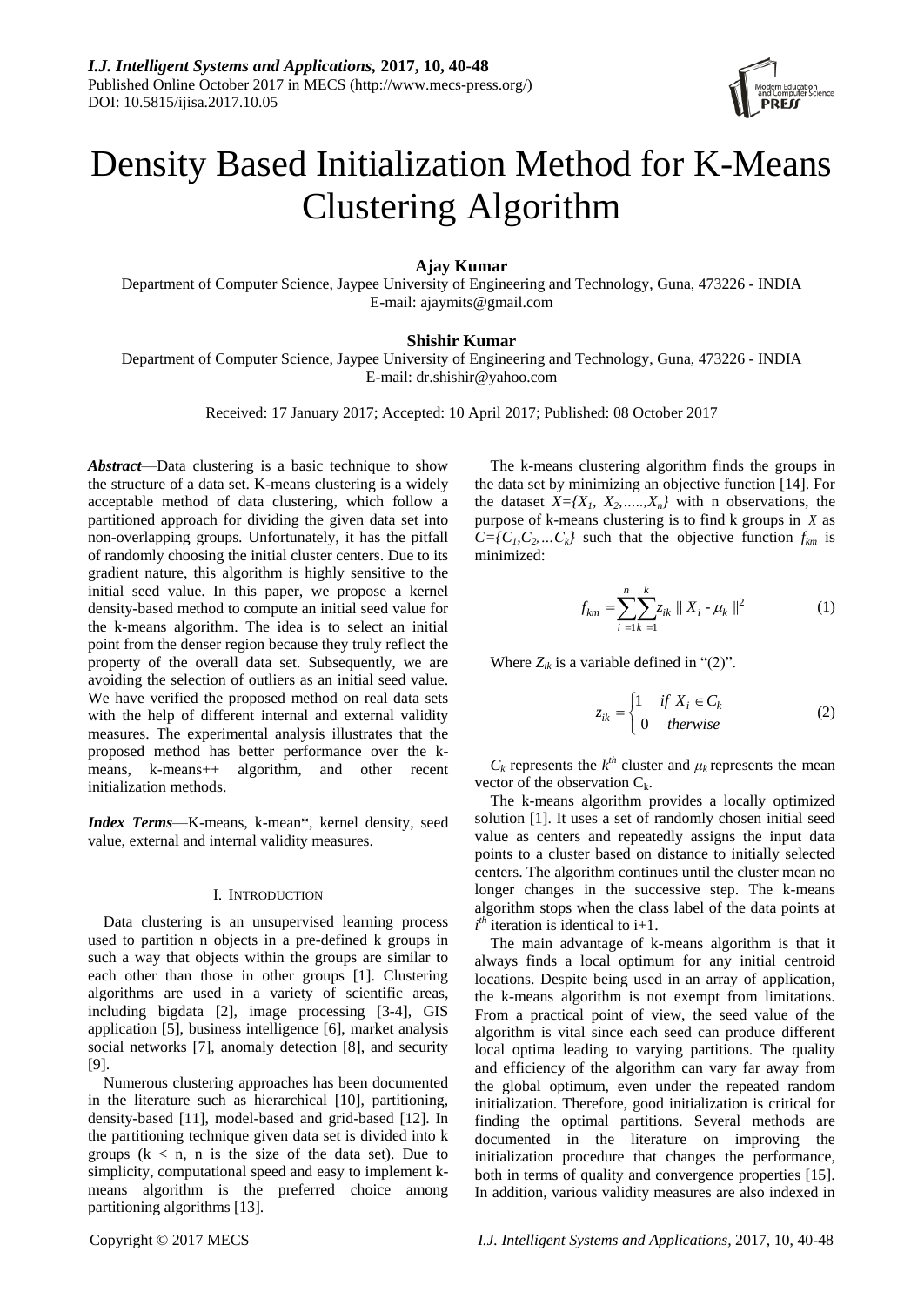the literature for the comparison of perfectly partitioned results [1].

The rest of the paper is framed as follows. Section 2, we include a brief survey of the existing work on cluster center initialization for the k-mean algorithm. The proposed kernel density-based method to compute the initial seed value of k-means clustering algorithm is presented in Section 3. Whereas, in Section 4, detailed experimental analysis of the proposed method and comparison of the result is shown. Finally, Section-5 concludes the work presented in this paper with pointers to the future work.

## II. RELATED WORK

The k-means method requires random selection of initial cluster centers. As discussed earlier, an arbitrary choice of initial cluster centers leads to non-repeatable clustering results that may be difficult to comprehend. The results of partitional clustering algorithms are better when the initial partitions are close to the final solution [10]. A short review of the existing work is included in this section for computing an initial seed value of a kmeans clustering algorithm.

Bradley and Fayyad in 1998 documented a refinement algorithm that builds a set of small random sub-sample of the data and then performed clustering in each subsample by k-means [16]. The centroid of each sub-sample is afterward clustered together by k-means using the kcentroid of each sub-sample as an initial center. Likas et al. in 2003, introduced the global k-means algorithm, which performed an incremental clustering by adding one cluster center at a time through a deterministic global search procedure comprising N (with N being the size of data set) executions of k-means algorithm from the suitable initial positions [17].

Khan and Ahmad in 2004 presented the cluster center initialization algorithm (CCIA) to solve the cluster initialization problem [18]. The CCIA algorithm uses kmeans and density based multi-scale data condensation method to separate the data into a suitable partition. Mirkin in 2005 presented a "Max-Min" algorithm for initialization. It tries to find initial seed value of the real observations that are well separated from each other [19]. Deelers and Auwantanamongkol in 2007 documented an algorithm to compute initial centers for k-means algorithm [20]. In this work, a cutting plane is used to separate the dataset into a smaller cell. The plane is used to reduce the sum of squared error of the two cells and find the cells that are far apart as possible to the data axis with the highest variance. Arthur and Vassilvitskii in 2007 introduced k-means++ algorithm to find initial consecutive centers with probability proportional to the distance to the nearest center [21]. The algorithm appraises the initial seed selection based on the sum of the square differences between a member of cluster and the cluster center which is normalized to the data size.

Belal and Daoud in 2007 developed an algorithm to initialize the k-mean algorithm [22]. First, the dimension with maximum variance is selected and then the attribute

is sorted after that it is divided into a set of groups. The median for each group is used to initialize the k-means. Maitra in 2009 used local modes present in the data set to initialize the k-means algorithm [23].

Murat et al. in 2010 introduced a new method of cluster center initialization [24]. This method used to find two variables that best described the changes in the data set. Khan in 2012 introduced a simple initial seed selection algorithm for k-means clustering along one attribute that draws initial cluster boundaries along the deepest valleys or greatest gap in the data set [25]. It incorporates a measure to maximize a distance between the consecutive cluster center, which augments the conventional k-means optimization for minimum distance between a cluster center and cluster members. Malinen et al. in 2014, developed a new algorithm k-means\*, an opposite approach to traditional approach. The method performs local fine-tuning of a clustering model of pathological data having the same dimension to the given dataset [26].

Many kernel based approaches have been used for solving the clustering problem. Piciarelli et al. in 2008 developed a data clustering technique when there is no prior knowledge about the number of cluster [27]. The method is inspired by SVM and uses feature space of Gaussian kernel for performing data clustering. In [25], the authors have developed a novel technique to detect the correct number of cluster by using the geometric properties of the normalized kernel space to predict the correct number of cluster [28].

The k-mean, k-means++, Fast global k-means and kmeans\* are used to show the effectiveness of the proposed algorithm. Some other algorithms are also used for checking the validity of the proposed algorithm on small datasets.

#### III. PROPOSED ALGORITHM

In this section, we first discuss the nearest and furthest point on a parametric curve, followed by density estimate and overview of the algorithm with na ve example and then present the Pseudo-code of the proposed algorithm.

#### *A. Furthest Point on a Parametric Curve*

Given a parametric curve  $C(t) = (x(t), y(t))$  and a point  $A = (u, v)$ , the Euclidean distance between A and a point B on a parametric curve  $C(t)$  is defined by "(3)".

$$
d(A, B) = \left(\sqrt{(u - x(t))^{2} + (v - y(t))^{2}}\right)
$$
 (3)

The local maximum and minimum value of  $\degree$ (3)<sup>\*</sup> can be obtained by equating the differential of  $\degree$ (3)" to zero i.e.

$$
\frac{d}{dt}\left[d^2(A, C(t))\right] = 0\tag{4}
$$

To find the nearest point on the *C(t)* from the given point  $A = (u, v)$ , we have to consider the odd multiplicity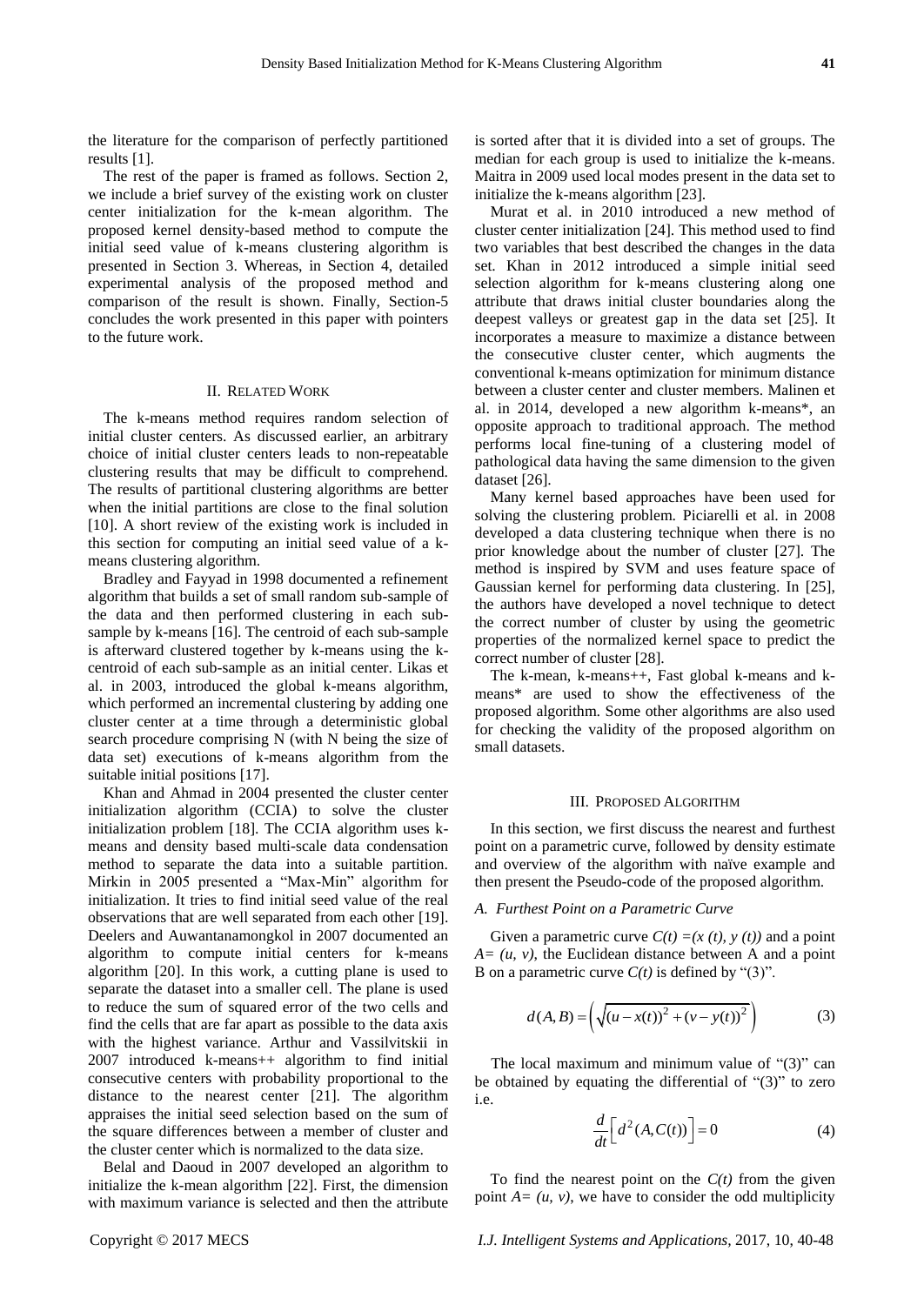roots of  $(4)$ , because only at those points the function Changes its sign. It has been shown in "Fig.1".

The nearest distance of a parametric curve  $C(t) = (x(t))$ ,  $y(t)$  from a given point is equivalent to " $(5)$ ".

$$
d(A, C) = \min_{t \in I} d(A, C(t))
$$
 (5)

Where *I* is the odd multiplicity roots of the polynomial,  $A(t)=(u-x(t)).x'(t)+(v-y(t).y'(t)).$ 



Fig.1. Distance from point A to a curve *C (t).*

Similarly, as shown in Fig.2, the farthest point on a parametric curve  $C(t) = (x(t), y(t)), t \in I$  from A is a point  $C(t_0)$ ,  $t_0 \in I$  such that,



Fig.2. Farthest point B on a curve.

On the basis of above discussion, we present our algorithm to select an initial seed value for the k-means algorithm that has a high impact on the clustering results. Instead of random selection, the proposed method uses the density of the data points as a measure for finding *K* seed values. These data points are selected from the denser region of the data sets and furthest from each other.

## *B. Density Estimation and Overview of the Proposed Method*

The kernel density [27] technique is employed here to estimate the probability density function of a continuous random variable. If  $X = \{X_1, X_2, \ldots, X_n\}$  is a sample from a variable P than the kernel density estimate is a sum of n kernel functions. In this paper, the popular Gaussian kernel has been used to estimate the density.

Each Gaussian kernel function is centered on a sample data point with variance h, which is defined as bandwidth and it is used to control the level of smoothing. The density of the data points depends on the width of Gaussian kernel, so a proper value of h is obtained from the Silverman approximation rule [29] for which  $h = 1.06 \times \delta |P|^{(-1/5)}$  where  $\delta$  is the standard deviation of the sample data points *P* . In one-dimensional case the density estimator is defined as follows:

$$
P(x) = \frac{1}{|P|\sqrt{2\pi h}} \sum_{p \sqcup P} e^{-\frac{\left[x-p\right]^2}{2h^2}} \tag{7}
$$

For the d-dimensional case, the kernel function is the product of d Gaussian functions; each with its own bandwidth  $h_j$ , henceforth, the density estimator is defined as follows:

$$
P(x) = \frac{1}{|P|[2\pi]^{\frac{d}{2}} \prod_{j=1}^{d} h_j} \sum_{p \in P} \prod_{j=1}^{d} e^{-\frac{\left[x.D_j - p.D_j\right]^2}{2h_j^2}}
$$
(8)

Where a d-dimensional point p is denoted by *{P.D1, P.D2,…, P.Dj}*.

The algorithm starts by choosing the attribute value in a *n×m* data matrix, having largest variance. From the selected attribute value, we place a Gaussian kernel on each attribute value to estimate the final density estimate of the selected attribute and by using this estimate we select k initial center for the proposed method. The whole process is explained with the help of example.

**Example:** Consider a single dimensional artificial data set given in the Table 1, where *{x1, x2,…, x10}* are data points of an object *X* having largest variance in the given data matrix.

Table 1. An artificial data set

| Object $xI$ $x2$ $x3$ $x4$ $x5$ $x6$ $x7$ $x8$ $x9$ $x10$ |  |  |  |  |                                                        |
|-----------------------------------------------------------|--|--|--|--|--------------------------------------------------------|
|                                                           |  |  |  |  | X -1.08 0.03 0.55 1.1 1.54 0.08 -1.49 -0.74 -1.06 2.35 |

A Gaussian kernel is now placed over each data point of object *X* to estimate the final density by using  $\lq(7)$ , see Fig.3.

Further, by using the final density estimate and  $\degree$ (6)" the first center 'S1' is selected, where density is maximum, see Fig.4.

Next, we compute the distances of each point on the curve from the ' $SI$ ' by using "(9)".

$$
D_{(i,s_1)} = \sqrt{(x_i - s_1)^2}, i = 1, 2, ..., n
$$
 (9)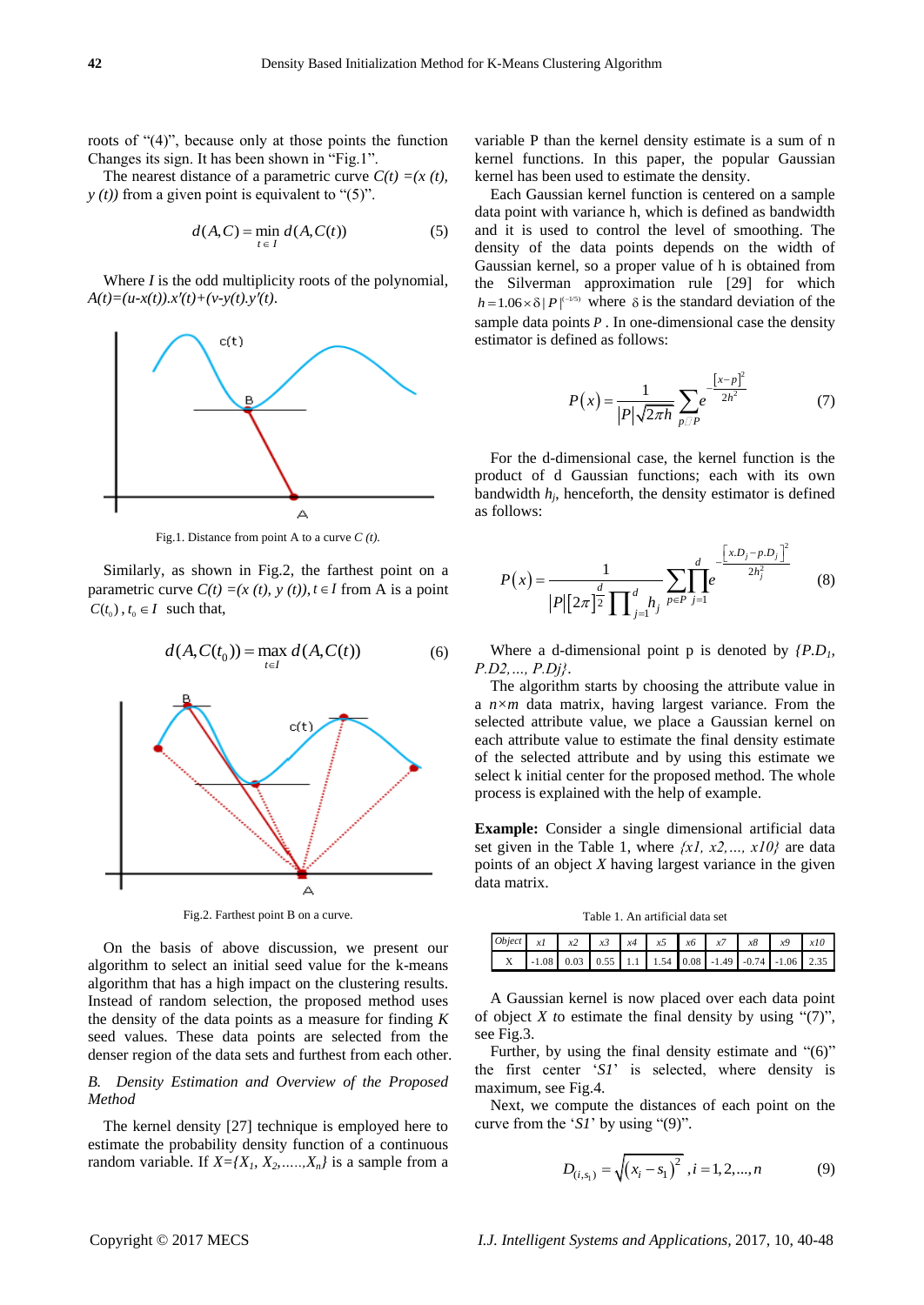$\overline{a}$ 



Fig.3. Computation of kernel density for one dimensional data



Fig.4. Computation of maximum density point from point A to a curve C(t).



Fig.5. Selection of initial cluster center from the density curve.

The data point with highest distance of  $D_{(i,s)}$  will be selected as second center. To select the next  $S_j$  for the initial center,  $D_{(i,si)}$  (j is the current iteration) is calculated between each data points and previously computed centers  $S_i$ -*I*. The data point with the highest value of sum of distance  $D_{(i,s_i-1)}$  will be selected as next center, see Fig.5. For example the third seed value is the data point obtained by using " $(10)$ ".

$$
S3 = \max(D_{(i,s_1)} + D_{(i,s_2)})
$$
 (10)

The process continues selecting points in this way until the number of initial cluster centers equals to the predefined number of clusters.

The example describes how to choose the k initial cluster center. From the density estimate of the data points we will select first center where the density is maximum which is mark as *s1* in Fig. 5. The other *K-1* centers are selected from the data set that are at maximum distant from the first center (s1) and at maximum distant with respect to each other, see Fig. 5. These selected point's *s1, s2* and *s3* are used for the initialization. The proposed scheme of initial center selection is briefly described in Algorithm 1.

| <b>Input:</b> Dataset $X = \left\{x_j\right\}_{i=1}^n$ , the number of cluster k.<br><b>Output:</b> A set of k initial center's. |  |
|----------------------------------------------------------------------------------------------------------------------------------|--|
|                                                                                                                                  |  |
|                                                                                                                                  |  |
| <b>Procedure:</b><br>Initial-center $(X, k)$                                                                                     |  |
| $P(x) \leftarrow X$ // kernel density estimate of the dataset X<br>1:                                                            |  |
| 2:<br><b>for each</b> data point $x_i \in X$ do                                                                                  |  |
| $d_i(x, P) = d(X_i, P(x))$<br>3:                                                                                                 |  |
| // The Euclidean distance of //point from the curve                                                                              |  |
| 4:<br>$S_1 \leftarrow \max(d_i(x, P))$                                                                                           |  |
| // Selection of first initial center                                                                                             |  |
| $D_{(i,s_i)} = \sqrt{(x_i - s_1)^2}$ , $i = 1, 2, , n$<br>5:                                                                     |  |
| $S_2 \leftarrow \max(D_{(i,s_1)})$<br>6:                                                                                         |  |
| // Selection of Second center                                                                                                    |  |
| For every other center do<br>7:                                                                                                  |  |
| 8:<br>$Dis = D_{(i,s_i)}$                                                                                                        |  |
| //Distance between data points and previously computed<br>center's $(S_{i-1})$                                                   |  |
| $S_3 = \max ( D_{(i,s_1)} + D_{(i,s_2)} )$<br>9:                                                                                 |  |
| $S_j$ = (max ( $D_{(i,s_1)}$ + $D_{(i,s_2)}$ ++<br>10:                                                                           |  |
| $D_{(i,s_{i-1})})$                                                                                                               |  |
| 11:<br><b>if j=k</b> (predefined center are selected) <b>then</b>                                                                |  |
| 12:<br>Stop                                                                                                                      |  |
| else<br>13:                                                                                                                      |  |
| Go to line 11.<br>14:                                                                                                            |  |

The good thing about this method is that it can avoid the nearest data points to  $S_{J-1}$  being chosen as the next initial cluster center. The furthest point selection strategy helps in spreading the initial center throughout the data set and helps k-means algorithm to converge with fewer iteration but in some cases when the size of data is small it tends to select outliers as center that is not a good candidate for initial center.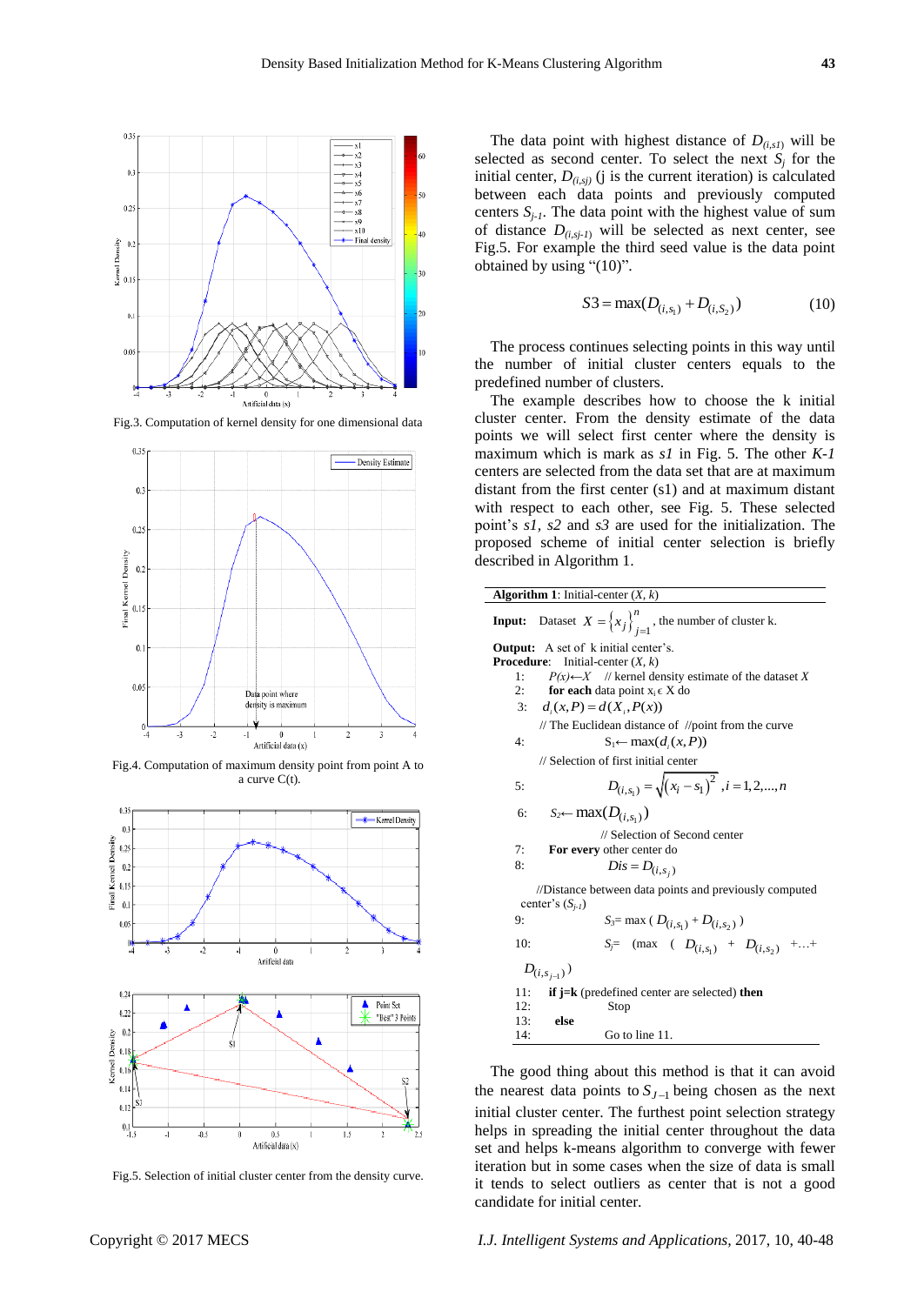After selecting the initial centroid, the process of finding cluster is similar to the k-means algorithm. Now, with the help of algorithm 1, the clustering procedure is summarized by following steps:

**Step 1.** Normalize the data set *X*

- **Step 2.** Find and select the attribute having maximum variance
- **Step 3.** The density estimate at all the data points for the selected attribute by using the Gaussian window. For the multidimensional data the density is estimated by using  $\degree$ (8)", where the kernel function is the product of d Gaussian function, each with its own bandwidth.
- **Step 4.** The first center is chosen from the data points where the density is maximum. From the first center find the distance of all other points , and the next *(k-1)* probable center is chosen from the distance matrix where density is maximum provided that the sum of distances between these points are maximum.
- **Step 5.** Using indices of the data points in the previous step selects k data points of the density value to be used for the initialization purpose.
- **Step 6.** Execute k-means algorithm with the help of initial seed value computed in the previous step.

The motive behind the above method is to find initial points from the denser area of the dataset. In this way, the selected data points represent the common characteristics of the entire dataset and it is used for initialization.

In the next subsections, first, we compare the time complexity of the proposed approach with other existing method and then the short description of the validity measures used here to check the quality of the experimental results have been presented. We have used both internal and external validity measures, described in the literature for comparing the experimental results.

# *C. Time Complexity*

The time complexity of the proposed algorithm is derived by the summation of complexity at different stages. These sub-phases are as follows:

- Normalize the dataset,  $t_1 = O(n)$
- Attribute subset selection,  $t_2 = O(n)$
- Density estimation, the time complexity of kernel density estimation at k evaluation points for given n sample point,  $t_3 = O(nk)$
- Selection of k points from density estimate step 4, complexity of binomial coefficient,  $c(n, k)$  choosing k objects from among n objects,  $t_4 = O(nk)$ .
- The complexity of k-means algorithm for fixed, *i* number of iteration,  $t_5 = O(nkd)$ , where n is the size of given data set, d is the dimension and k is the number of cluster.

The overall time complexity of the proposed algorithm is  $T = t_1 + t_2 + t_3 + t_4 + t_5 = O\left(\frac{ink}{d}\right)$ .

The proposed method is asymptotically equivalent to the k-mean algorithm and faster than the Global k-means algorithm, see Table 2.

| Algorithm           | <b>Time complexity</b>     |
|---------------------|----------------------------|
| k-means             | $O(k\cdot n)$              |
| Global k-means      | $O(k^2 \cdot n^2)$         |
| Fast global k-means | $O(k^2\cdot n)$            |
| k-means*            | $O(steps \cdot k \cdot n)$ |
| Proposed            | O(nkd)                     |

Table 2. Comparison of time complexity

# *D. Evaluation Measure*

Many validity measures are documented in the literature to check the quality of the clustering algorithm. It is important to evaluate the quality of a clustering algorithm because the result of various algorithms gives different clusters. Two types of clustering validation methods are used; one is internal validity measures and other is external validity measures. Internal validity measures test the intra-cluster similarity and inter-cluster dissimilarity based on the structure of the dataset whereas the external validation method uses a true label and computed label of the objects to evaluate the clusters [14].

The validity measures which are used to compare the quality of the proposed method have been described as follows:

- *Mirkin (MI)*: The Mirkin metric [30] is related to the number of disagreed pairs in the given sets. Mirkin metric is scaled in the interval [0, 1] which is 0 for identical sets of levels or complete finding of the pattern and positive otherwise.
- *Adjusted Rand Index (ARI):* It is one of the most popular external validation measures ranging from 0 to 1. A Higher value of *ARI* shows the better quality of clusters.
- *MSE*: The mean squared error *MSE*:

$$
MSE = \frac{1}{N} \sum_{i=1}^{N} \sum_{j=1}^{M} d(x_i, c_j)^2
$$
 (11)

- *Dunn index*: The Dunn's index measure is used to find the compactness of the data points within the cluster and cluster's separation (minimum distance between clusters). The maximum value of the index represents the right partitioning.
- *Davies-Bouldin index (DB)*: The Davies-Bouldin criterion is based on a ratio of within-cluster and between-cluster distances [30].

The validity measures like RI, ARI, NMI and MI belongs to the external validity measure and MSE, Dunn and DB are in the internal measure.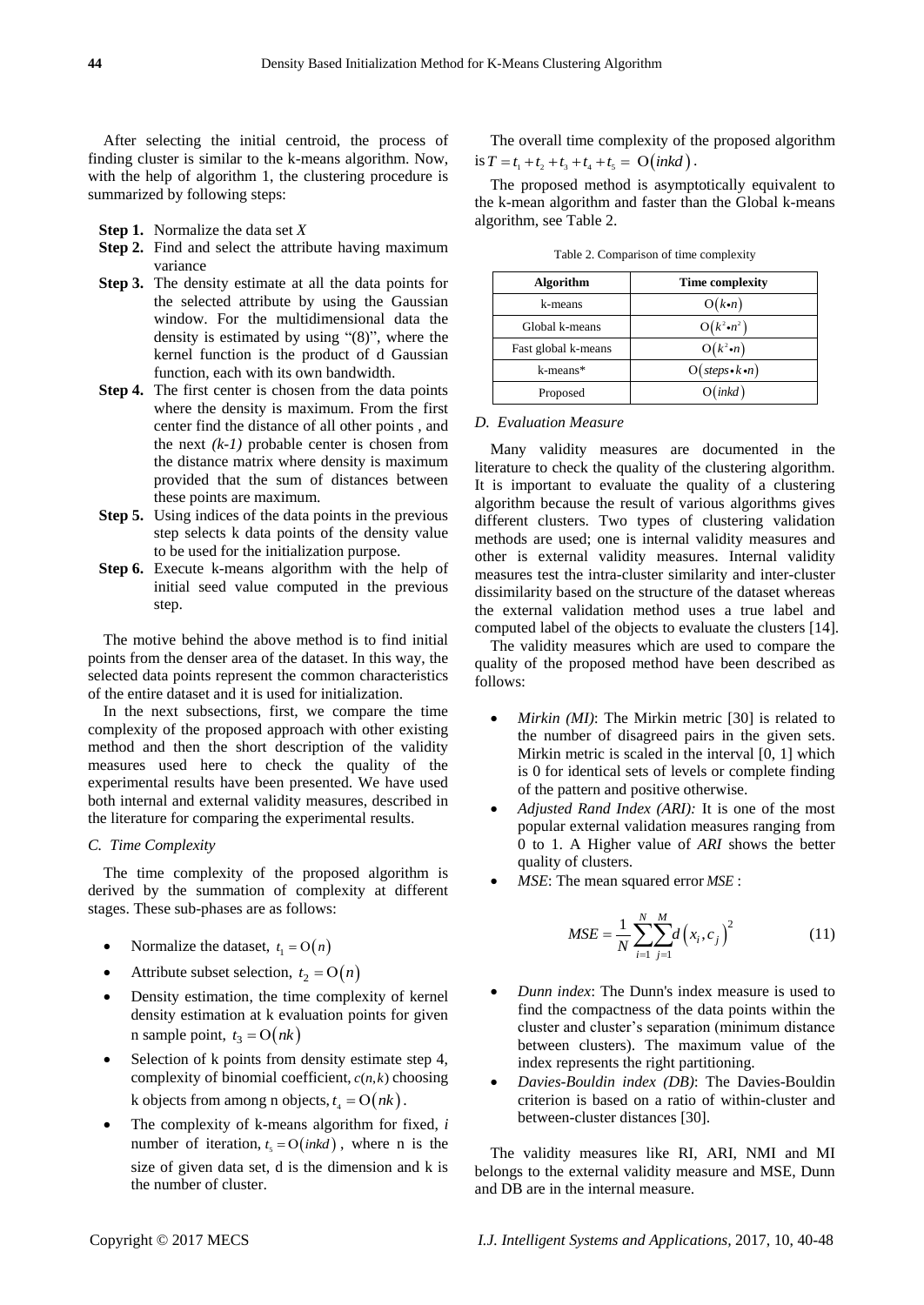## IV. EXPERIMENT AND RESULTS

We ran the proposed algorithm on several datasets. The datasets are taken from the UCI repository [31], and the summaries of their characteristics are given in the Table 3. The set s1, s2, s3 and s4 are artificial datasets consisting of Gaussian clusters with the same variance but increasing overlap. Some of these datasets can be found in the web page [23] https://cs.uef.fi/sipu/datasets as mentioned in the literature. In a1 and DIM datasets, the clusters are clearly separated whereas s1-s4 they are more overlapping. All the experiments are performed on Intel®Core™ i3-2348M machine with 2GB of RAM.

We have compared the result of the proposed method with seven existing methods indexed in the literature, see Table 4. Several runs of each algorithm have been performed, and most significant digits of the result are shown.

Table 3. Data Set description.

| Dataset              | Data Set<br>Characteristics | Number<br>οf<br>features | Number<br>of data<br>objects | Number<br>of<br>Clusters |
|----------------------|-----------------------------|--------------------------|------------------------------|--------------------------|
| <b>Iris</b>          | Multivariate                | 4                        | 150                          | 3                        |
| Wine                 | Multivariate                | 13                       | 178                          | 3                        |
| <b>Breast Cancer</b> | Multivariate                | 31                       | 569                          | 2                        |
| Indian-Liver         | Multivariate                | 10                       | 583                          | 2                        |
| Lung Cancer          | Multivariate                | 56                       | 32                           | 3                        |
| Thyroid              | Multivariate                | 5                        | 215                          | 3                        |
| <b>WDBC</b>          | Multivariate                | 32                       | 569                          | 2                        |
| Yeast                | Multivariate                | 9                        | 1484                         | 10                       |
| Glass                | Multivariate                | 32                       | 569                          | 7                        |
| a1                   | Artificial                  | 2                        | 3000                         | 20                       |
| Dim <sub>032</sub>   | Artificial                  | 32                       | 1024                         | 16                       |
| $s1-s4$              | Artificial                  | 2                        | 5000                         | 15                       |

Table 4. Abbreviation used for implemented algorithms.

| S.No           | Author's Name / Method            | Abbreviation used |
|----------------|-----------------------------------|-------------------|
|                | Random Method                     | k-means           |
| $\overline{c}$ | Arthur, D and Vassilvitskii, 2007 | $k$ -means $++$   |
| 3              | Likas et al., 2003                | <b>Fast GKM</b>   |
| 4              | Belal, Moth'd and Daoud, 2007     | k-median          |
| 5              | Murat et al., 2010                | Mix               |
| 6              | Khan, Fouad., 2012                | Gap               |
| 7              | Malinen et al. in 2014            | k-means*          |
| 8              | Proposed Method                   | Proposed          |

First, we made a comparison of the proposed method with k-means and the k-means++ algorithm by using the two validity measure, MSE and Davies-Bouldin index (DB). The proposed method uses initial centroid from the denser region and hence minimizes the inner class dissimilarity. The MSE results show that the proposed method is better or equivalent in 11 out of the 13 datasets used, see Table 5 and Fig. 6. The DB results show that the proposed method is better in 9 datasets out of the 13 datasets with respect to the k-means. It is also found

better in 7 datasets out of 13 datasets as compared to the k-means++, see Table 6. We observe that the proposed algorithm competes with k-means and k-means++ and fails sometimes due to statistical property of the dataset. The proposed algorithm works well in high as well as low dimensionality datasets. Furthermore, it is stated that a clustering algorithm cannot be better than other for every dataset [26].

Table 5. MSE for 13 datasets, averages over several  $(>=10)$  runs are used.

| Datasets                             | k-means | $k$ -mean $++$ | Proposed |
|--------------------------------------|---------|----------------|----------|
| Iris $(\times 103)$                  | 1.63    | 1.31           | 1.31     |
| Wine $(\times 103)$                  | 1.02    | 1.09           | 1.02     |
| Breast Cancer $(\times 103)$         | 4.57    | 4.57           | 4.57     |
| Indian-liver data set $(\times 104)$ | 1.39    | 1.46           | 1.39     |
| Lung Cancer $(\times 103)$           | 2.93    | 2.94           | 2.91     |
| Thyriod                              | 2.69    | 2.7            | 2.7      |
| Yeast                                | 0.018   | 0.007          | 0.004    |
| Glass                                | 0.26    | 0.23           | 0.19     |
| a1                                   | 3.1     | 2.25           | 3.35     |
| S1(x109)                             | 1.79    | 1.19           | 1.79     |
| S2 (x109)                            | 1.98    | 1.73           | 1.7      |
| S3 (x109)                            | 1.88    | 1.87           | 1.87     |
| S4 (x109)                            | 1.73    | 1.69           | 1.68     |

Table 6. Davies- Bouldin index (DB) index for different datasets, averages over several  $(>=10)$  runs are used.

| <b>Datasets</b>                      | k-means | $k$ -mean $++$ | Proposed      |
|--------------------------------------|---------|----------------|---------------|
| Iris $(\times 103)$                  | 7.5     | 4.69           | 4.63          |
| Wine $(\times 103)$                  | 4.96    | 5.55           | 4.96          |
| Breast Cancer $(\times 103)$         | 8.12    | 8.12           | 8.12          |
| Indian-liver data set $(\times 103)$ | 1.56    | 1.26           | 1.56          |
| Lung Cancer                          | 1.84    | 2.04           | 2.06          |
| Thyriod                              | 2.07    | 2.13           | 2.81          |
| Yeast                                | 1.11    | 1.45           | 1.06          |
| Glass                                | 0.82    | 0.46           | $0.5^{\circ}$ |
| a1                                   | 4.11    | 1.99           | 1.06          |
| $S1(\times 1014)$                    | 2.06    | 4.71           | 0.57          |
| S2 (x1014)                           | 1.91    | 2.11           | 3.91          |
| $S3 \times 1014$ )                   | 4.01    | 3.21           | 2.14          |
| S4 (x1014)                           | 2.26    | 3.48           | 5.55          |

Further, the proposed method is compared with Fast GKM and k-means\*, see Table 8. The proposed method performs better or equivalent 8 out of 13 cases with respect to Fast GKM and k-means\*. We observe that the proposed initialization works well in small dimensionality dataset. We, therefore, recommend proposed initialization method for low-dimensional unknown distribution. For the high dimensional dataset kmeans++ or k-means\* type of initialization works best.

We have also calculated Dunn and NMI, to validate the clustering quality, see Table 7, 9. We observe that the proposed method performs well in 4 out of 9 datasets for Dunn index and 4 out of 6 in terms of NMI index.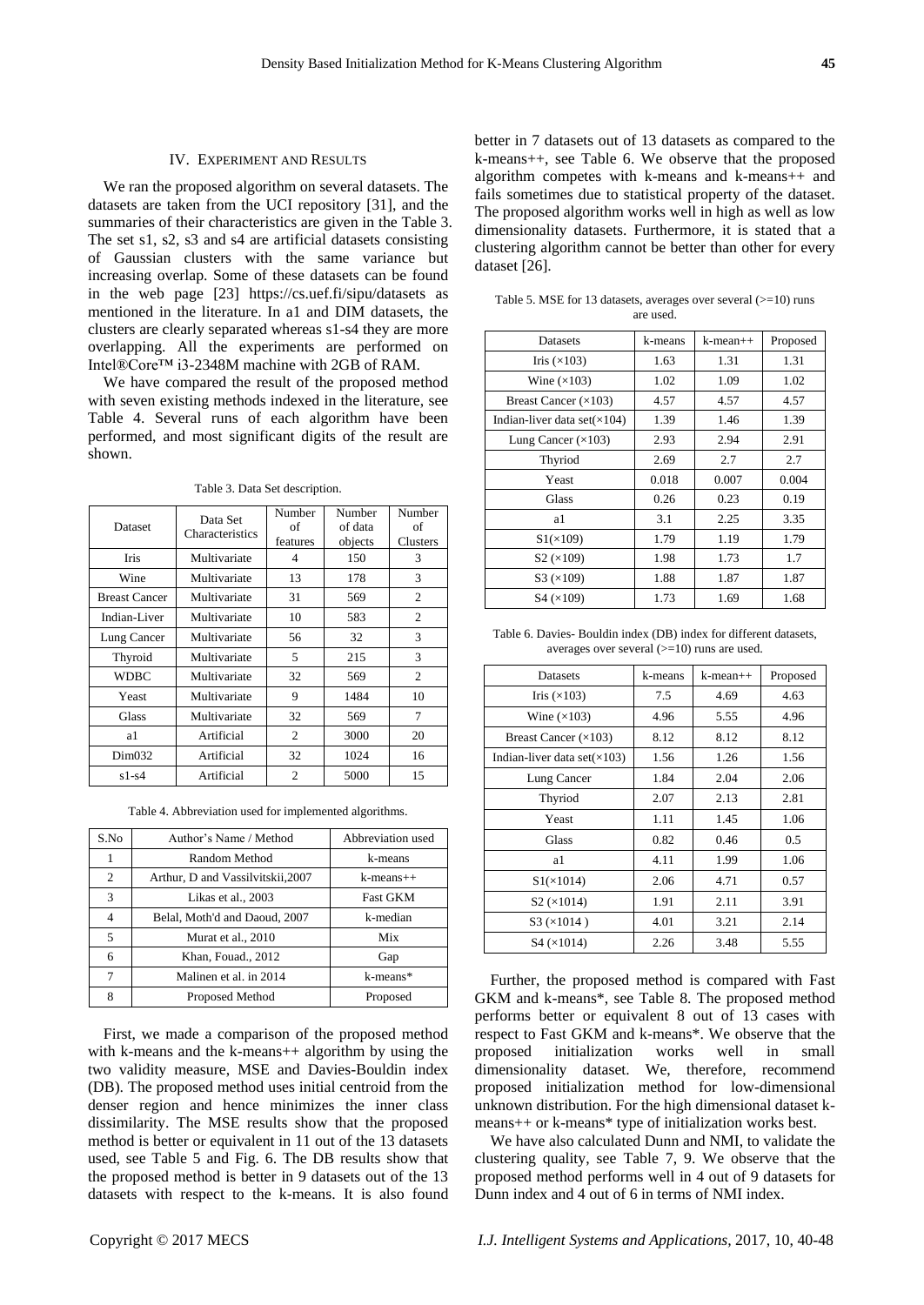The proposed algorithm is also compared to other initialization methods indexed in the literature, see Table 4. We have used various validity measures like adjusted rand index, error, mirkin index for comparison. We observe that the proposed algorithm performs better in 4 out of 5 datasets with respect to error index, 2 out of 5 in terms of mirkin index and 1 out of 4 times in terms of adjusted rand index, see Table 10-14.



Fig.6. Comparison of mean square error (MSE) of the proposed algorithm with k-means and k-means++ on 13 datasets.

Table 7. Dunn index for 9 datasets, averages over several (>=10) runs are used.

| <b>Datasets</b>                      | k-means | $k$ -mean $++$ | Proposed |
|--------------------------------------|---------|----------------|----------|
| Iris $(\times 103)$                  | 1.24    | 1.68           | 1.69     |
| Wine $(\times 103)$                  | 1.5     | 1.01           | 1.5      |
| Breast Cancer $(\times 103)$         | 2.01    | 2.01           | 2.01     |
| Indian-liver data set $(\times 103)$ | 1.07    | 1.12           | 1.07     |
| Lung Cancer                          | 0.78    | 0.61           | 0.69     |
| Thyriod                              | 0.21    | 0.08           | 0.04     |
| Yeast                                | 0.04    | 0.01           | 0.36     |
| <b>Glass</b>                         | 0.11    | 1.06           | 0.59     |
| a1                                   | 3.6     | 6.7            |          |

Table 8. MSE comparison with k-mean,k-mean++, Fast GKM and kmean\*, averages over several (>=10) runs are used.

| Datasets                           | $k-$<br>means | $k-$<br>$mean++$ | Fast<br><b>GKM</b> | k-<br>means* | Proposed |
|------------------------------------|---------------|------------------|--------------------|--------------|----------|
| Iris<br>(x103)                     | 1.63          | 1.31             | 2.02               | 2.42         | 1.31     |
| Wine<br>(x103)                     | 1.02          | 1.09             | 0.88               | 1.93         | 1.02     |
| <b>Breast</b><br>Cancer<br>(x103)  | 4.57          | 4.57             |                    |              | 4.57     |
| Indian-<br>liver data<br>set(x103) | 1.39          | 1.46             |                    |              | 1.39     |
| Lung<br>Cancer<br>(x103)           | 2.93          | 2.94             |                    |              | 2.91     |
| Thyriod                            | 2.69          | 2.7              | 1.52               | 6.96         | 2.7      |
| Yeast                              | 0.018         | 0.007            | 0.003              | 0.04         | 0.004    |
| Glass                              | 0.26          | 0.23             | 0.16               | 0.22         | 0.19     |
| a1                                 | 3.1           | 2.25             | 2.02               | 2.38         | 3.35     |
| $S1(\times 109)$                   | 1.79          | 1.19             | 0.89               | 1.05         | 1.79     |
| S2 (x109)                          | 1.98          | 1.73             | 1.33               | 1.4          | 1.7      |
| S3 (x109)                          | 1.88          | 1.87             | 1.69               | 1.78         | 1.87     |
| S4 (x109)                          | 1.73          | 1.69             | 1.57               | 1.59         | 1.68     |

| Datasets             | k-means | $k$ -mean $++$ | Proposed |
|----------------------|---------|----------------|----------|
| Iris                 | 0.7     | 0.75           | 0.76     |
| Wine                 | 0.43    | 0.42           | 0.43     |
| <b>Breast Cancer</b> | ).46    | ) 46           | 146      |

Indian-liver data set  $\begin{array}{|c|c|c|c|c|} \hline 0.03 & 0.009 & 0.03 \end{array}$ 

Table 9. NMI. Most significant index value of different datasets, averages over several  $(>=10)$  runs are shown.

Lung Cancer 0.26 0.24 0.24 Thyriod 0.36 0.28 0.27

| Datasets        | <b>ERROR</b> | RI  | AR  | MI  | HI  |
|-----------------|--------------|-----|-----|-----|-----|
| k-means         | 0.18         | 0.8 | 0.6 | 0.2 | 0.7 |
| $k$ -means $++$ | 0.1          | 0.9 | 0.7 | 0.1 | 0.8 |
| k-median        | 0.11         | 0.9 | 0.7 | 0.1 | 0.7 |
| Mix             | 0.11         | 0.9 | 0.7 | 0.1 | 0.7 |
| Gap             | 0.04         | 0.9 | 0.9 | 0.1 | 0.9 |
| Proposed        | 0.1          | 0.9 | 0.7 | 0.1 | 0.8 |

Table 11. Clustering results for wine data set.

| Datasets  | <b>ERROR</b> | RI   | AR   | MI   | HI   |
|-----------|--------------|------|------|------|------|
| k-means   | 0.29         | 0.72 | 0.37 | 0.28 | 0.43 |
| k-means++ | 0.31         | 0.7  | 0.36 | 0.29 | 0.40 |
| k-median  | 0.2          | 0.77 | 0.49 | 0.22 | 0.54 |
| Mix       | 0.2          | 0.77 | 0.49 | 0.22 | 0.54 |
| Gap       | 0.2          | 0.77 | 0.49 | 0.22 | 0.54 |
| Proposed  | 0.29         | 0.72 | 0.37 | 0.28 | 0.43 |

Table 12. Clustering results for Breast Cancer data set.

| <b>Datasets</b> | <b>ERROR</b> | RI   | AR   | MI   | HI   |
|-----------------|--------------|------|------|------|------|
| k-means         | 0.14         | 0.74 | 0.48 | 0.25 | 0.49 |
| $k$ -means $++$ | 0.14         | 0.74 | 0.48 | 0.25 | 0.49 |
| K-median        | 0.24         | 0.62 | 0.23 | 0.37 | 0.25 |
| Mix             | 0.37         | 0.53 | 0.13 | 0.46 | 0.06 |
| Gap             | 0.37         | 0.53 | 0.13 | 0.46 | 0.06 |
| Proposed        | 0.14         | 0.74 | 0.48 | 0.25 | 0.49 |

Copyright © 2017 MECS *I.J. Intelligent Systems and Applications,* 2017, 10, 40-48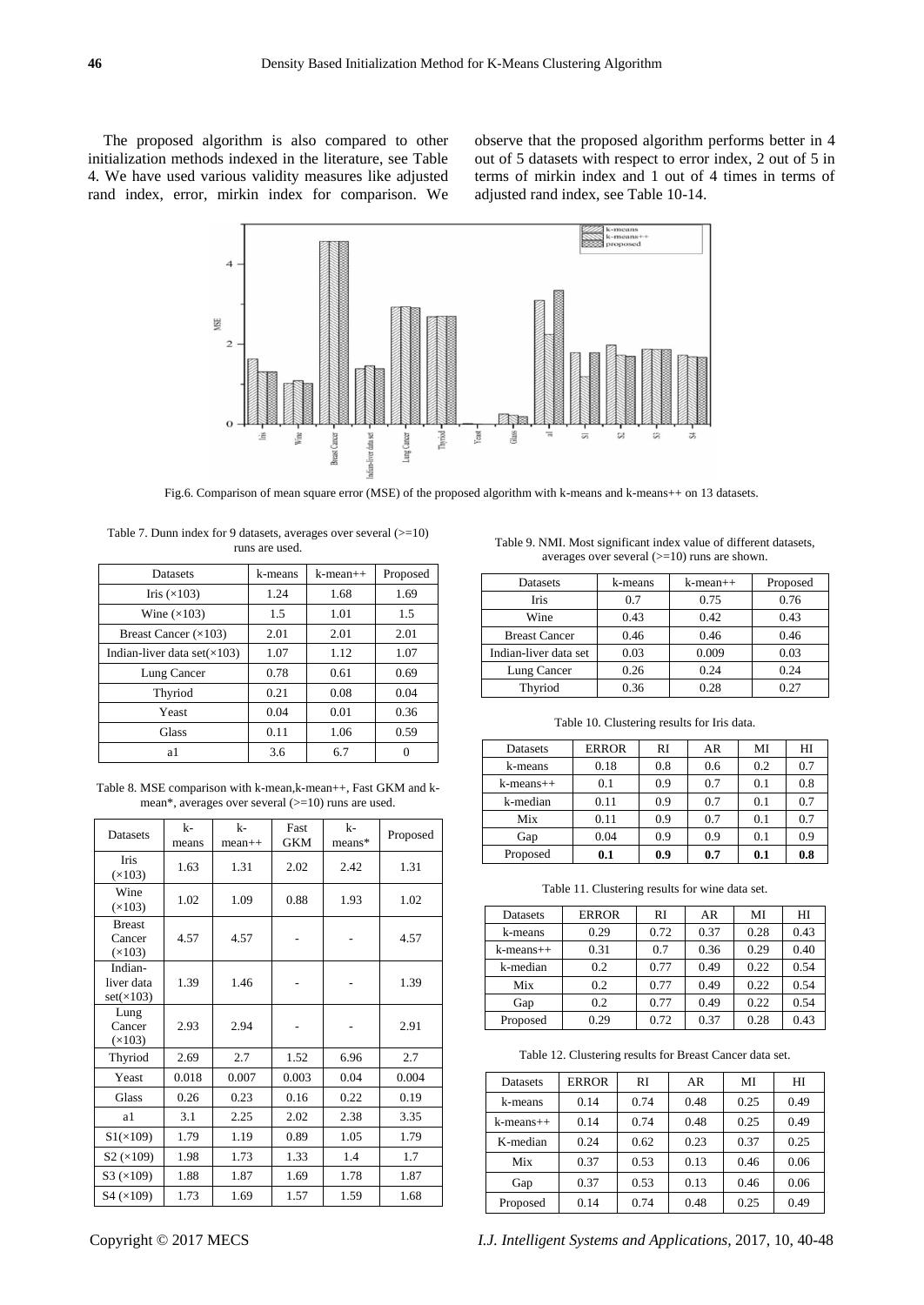Table 13. Clustering results for Indian-liver data set.

| Datasets  | <b>ERROR</b> | RI   | AR   | МI   | HI   |
|-----------|--------------|------|------|------|------|
| k-means   | 0.28         | 0.56 | 0.02 | 0.43 | 0.13 |
| k-means++ | 0.28         | 0.58 | 0.04 | 0.41 | 0.17 |
| k-median  | 0.28         | 0.56 | 0.02 | 0.43 | 0.13 |
| Mix       | 0.28         | 0.59 | 0    | 0.4  | 0.18 |
| Gap       | 0.28         | 0.59 | 0    | 0.4  | 0.18 |
| Proposed  | 0.28         | 0.56 | 0.02 | 0.43 | 0.13 |

Table 14. Clustering results for Lung Cancer data set.

| <b>Dataset</b>  | <b>ERROR</b> | RI   | AR   | MI   | HI   |
|-----------------|--------------|------|------|------|------|
| k-means         | 0.43         | 0.6  | 0.14 | 0.39 | 0.2  |
| k-<br>$means++$ | 0.43         | 0.59 | 0.13 | 0.4  | 0.18 |
| k-median        | 0.59         | 0.32 | 0    | 0.67 | 0.35 |
| Mix             | 0.56         | 0.45 | 0.02 | 0.54 | 0.09 |
| Gap             | 0.53         | 0.58 | 0.04 | 0.41 | 0.16 |
| Proposed        | 0.43         | 0.62 | 0.13 | 0.37 | 0.25 |

Clustering algorithm cannot be guaranteed to be better than other in every case. In real-world application, kmeans is often applied by repeating it several times starting from different random initializations and the best solution is kept finally. In clustering the main aim is to minimize inner class dissimilarity and maximize intraclass similarity. The reason, the methods work well is that initial seed values are obtained from the denser region of datasets and thus useful in minimizing inner class similarity. Furthermore, these points are at maximum distant from each other, helps in maximizing intra-class similarity.

# V. CONCLUSIIONS

A novel kernel-based algorithm for initializing the kmeans clustering algorithm is proposed in this work. Seven recent seed selection methods that cover a wide variety of initialization strategies are used for comparison of the results. The list does not include every possible strategy proposed in the literature. Indeed, it is not practical to compare every method available. However, the work provides a starting point in refining and evaluating new seed selection strategies for the k-means algorithm.

A set of initial seed value has been generated by estimating the density at each data point. A kernel is placed over the data point for selected dimension. Data points along with their density estimate are stored in another variable. Now, k points are selected from the stored variable in such a way that the first point is selected from the highest density estimate, and next k-1 points are selected such that points are at maximum distant from each other. Initial k density estimate is used for the initializing purpose. The proposed algorithm is simple to implement and has been tested on different benchmark data sets. Unlike k-means++ and k-mean\* the proposed algorithm does not set up any new variables

within the analysis. The proposed method improves the reproducibility of cluster assignments over different runs; a positive case since k-means produces different results at each run. The algorithm has applications in all areas of data analysis where a high level of replicability may be needed. In the area of Image segmentation, color reduction, computer vision and GIS application, the method can be used to standardize clustering results. The future work is how to find the width of a kernel for estimating the density.

# **REFERENCES**

- [1] A. K. Jain and R.C. Dubes, "Algorithms for clustering data," Prentice Hall, 1988.
- [2] A. Kumar and S. Kumar, "Experimental Analysis of Sequential Clustering Algorithm on Big Data," The IIOABJ, 2016, Vol.7 (11), pp. 160-170.
- [3] Hamed Shah-Hosseini, "Multilevel Thresholding for Image Segmentation using the Galaxy-based Search Algorithm," I.J. Intelligent Systems and Applications, 2013, 11, 19-33.
- [4] A. Kumar and S. Kumar, "Color Image Segmentation via Improved K-means Algorithm", *International Journal of Advanced Computer Science and Application*, 2016, Vol.7, No.3, pp. 46-53.
- [5] E. Hadavandi, S. Hassan and G. Arash, "Integration of genetic fuzzy systems and artificial neural networks for stock price forecasting," *Knowledge-Based System*, 2010, pp. 800-808.
- [6] M. M. Rahman, "Mining social data to extract intellectual knowledge," IJISA, 2012, Vol.4, no.10, pp. 15-24.
- [7] A. Kumar, S. Kumar and S. Saxena, "An efficient approach for incremental association rule mining through histogram matching technique," International journal of information retrieval research," 2012, 2(2), pp.29-42.
- [8] S. Kalyani and K. Swarup, "Particle swarm optimization based K-means clustering approach for security assessment in power system," Expert System with Applications, 2011, Vol. 38, pp. 10839-10846.
- [9] F. Murtagh and P. Contreras, "Algorithms for hierarchical clustering: an overview," WIREs Data Mining Knowledge Discovery, 2012, Vol. 2, pp. 86-97.
- [10] J. Sander, M. Ester, H.P. Kriegel and X. Xu, "Densitybased clustering in spatial databases: the algorithm GDBSCAN and its application," Data Mining and Knowledge Discovery, 1998, Vol. 2, pp. 169-194.
- [11] L. Kaufman and P. J. Rousseeuw, "Finding Groups in Data," John Wiley & Sons, 1983.
- [12] Y. Xiao and J. Yu, "Partitive clustering (K-means family)," WIREs Data Mining Knowledge Discovery, 2012, Vol. 2, pp. 209-225.
- [13] D. Arthur and S. Vassilvitskii, "K-means++: the advantages of careful seeding," In: Proceedings of the 18th Annual ACM-SIAM Symposium on Discrete algorithms, Philadelphia, PA: Society for Industrial and Applied Mathematics, 2007, pp. 1027–1035.
- [14] P. S. Bradley and U.M. Fayyad, "Refining initial points for K-means clustering," In: Proceedings of the 15th International Conference on Machine Learning, San Francisco, CA: Morgan Kaufmann, 1998, pp. 91–99.
- [15] A. Likas, N. Vlassis and J. Jakob, "The global k-means," Pattern Recognition, 2003, Vol. 36, pp. 451-461.
- [16] S. S. Khan and A. Ahmad, "Cluster center initialization algorithm for K-means clustering," Patter Recognition Letter, 2004, Vol. 25, pp.1293–1302.